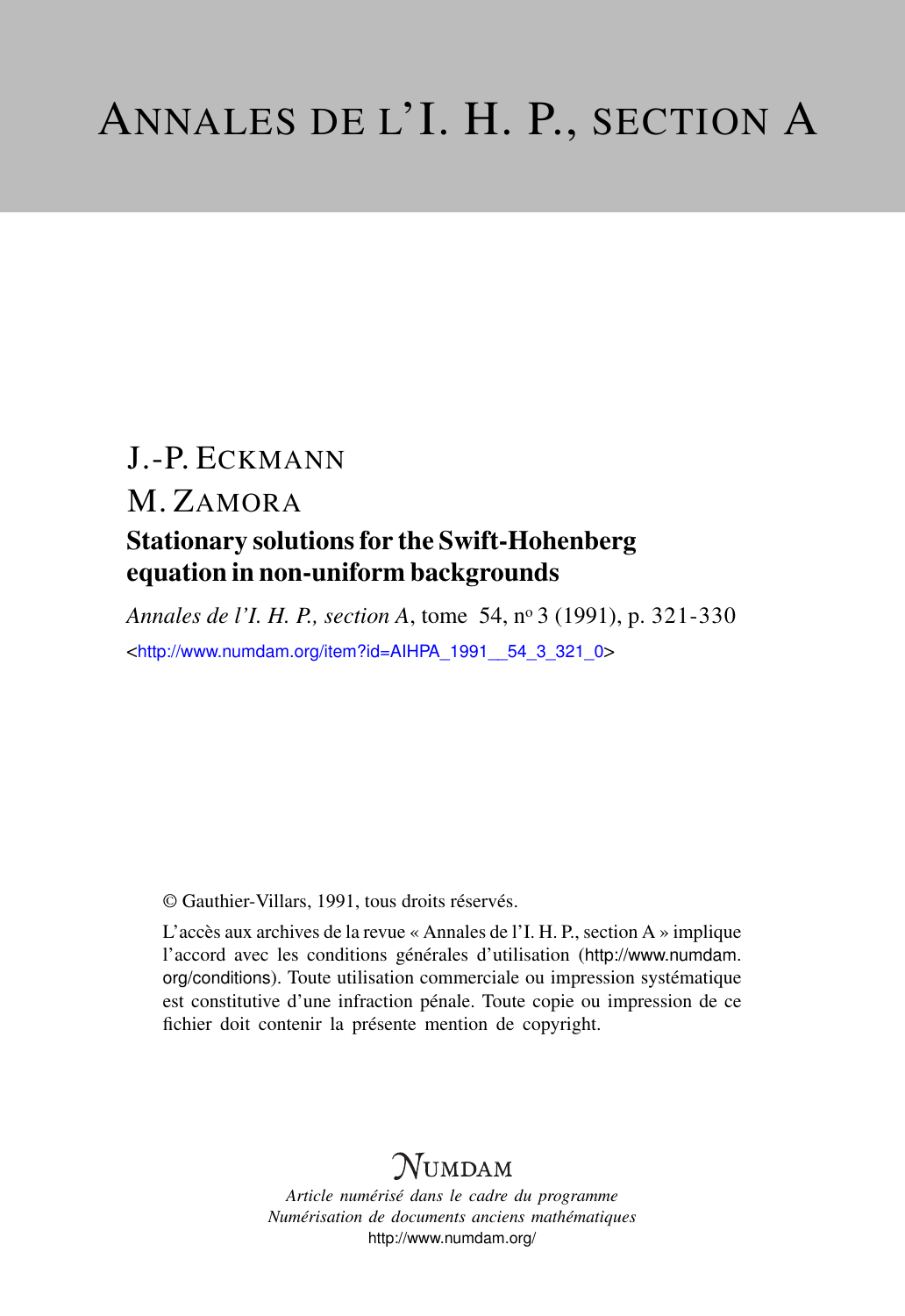Ann. Inst. Henri Poincaré,

Vol. 54, n° 3, 1991, p. 321-330. Thus and the set of the *Physique théorique* the *Physique théorique* 

# Stationary solutions for the Swift-Hohenberg equation in non-uniform backgrounds

by

J.-P. ECKMANN

Department of Chemical Physics, The Weizmann Institute, 76100 Rehovot, Israel  $(1)$ 

and

#### M. ZAMORA

Institut de Physique Théorique, Université de Fribourg, CH-1700 Fribourg, Switzerland

ABSTRACT.  $-$  We prove the existence of stationary solutions for the Swift-Hohenberg equation

$$
(\alpha(x) \epsilon^{2} - (1 + \partial_{x}^{2})^{2}) u(x) - \beta(x) u^{3}(x) = 0,
$$

in the case when  $\alpha$  and  $\beta$  are step functions taking different values for  $x < 0$  and  $x > 0$ . This setup corresponds to physical problems with different driving forces for  $x < 0$  and  $x > 0$ .

RÉSUMÉ. - On démontre l'existence de solutions stationnaires de l'équation de Swift-Honhenberg

$$
(\alpha(x)\,\varepsilon^2 - (1+\partial_x^2)^2) u(x) - \beta(x) u^3(x) = 0,
$$

pour le cas où  $\alpha$  et  $\beta$  sont des fonctions d'escalier qui prennent deux valeurs différentes lorsque  $x < 0$  et  $x > 0$ . Ce cadre correspond à des problèmes physiques où les forces extérieures différent pour  $x < 0$  et  $x > 0$ .

Annales de l'Institut Henri Poincaré - Physique théorique - 0246-0211 Vol. 54/91/03/321/10/\$3,00/(e Gauthier-Villars

<sup>(1)</sup> On leave from the University of Geneva.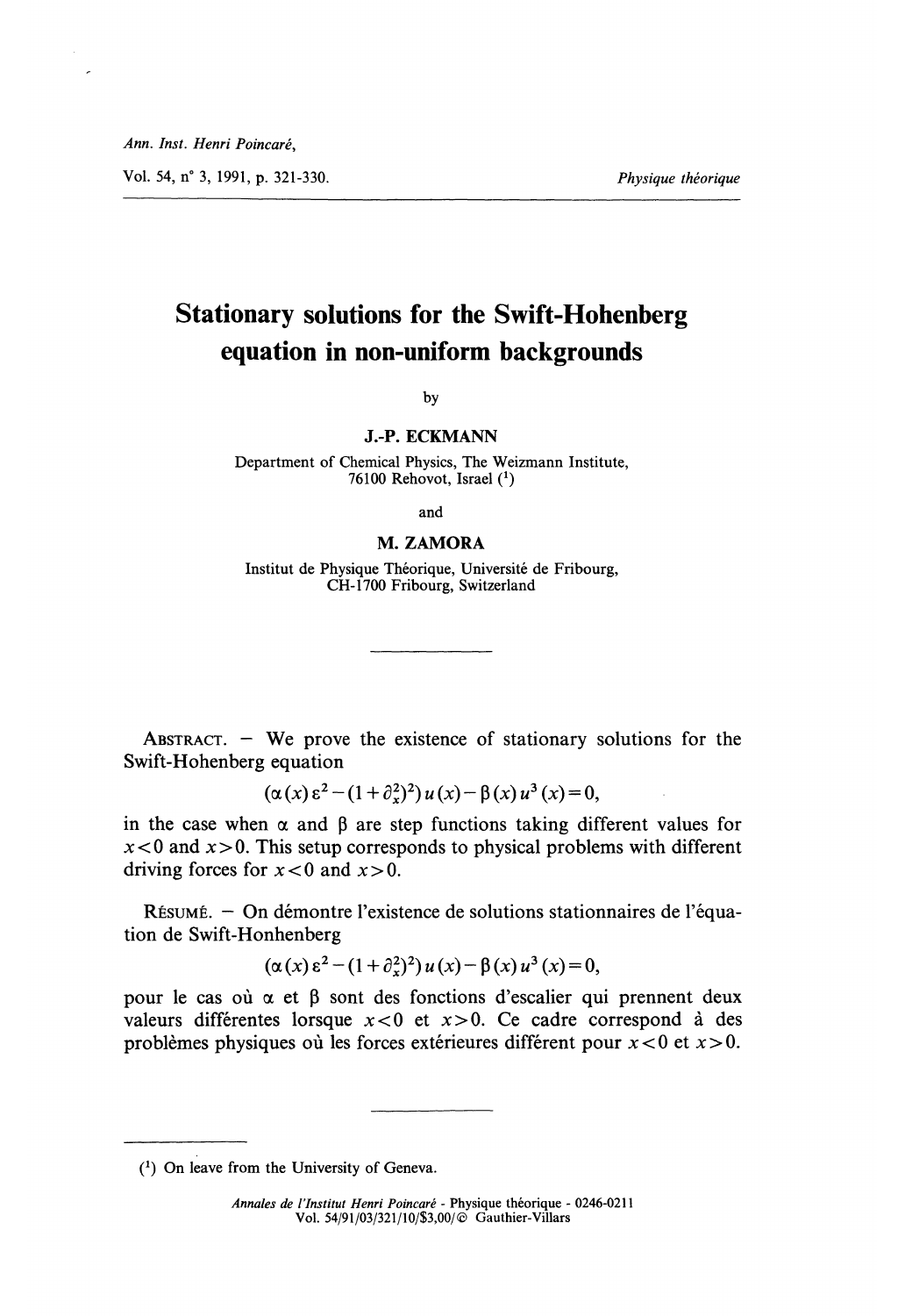## 1. INTRODUCTION

In this paper, we study the existence of solutions of the modified Swift-Honhenberg equation

$$
(\alpha(x)\,\varepsilon^2 - (1+\partial_x^2)^2) u(x) - \beta(x) u^3(x) = 0. \tag{1.1}
$$

The bifurcation theory in the parameter  $\varepsilon$  is well established in the case of constant  $\alpha$  and  $\beta$ , [CE]. The purpose of this paper is to show that a two-parameter family of solutions exists in the case when  $\alpha > 0$  and  $\beta > 0$ are constant on the two half-spaces  $x < 0$  and  $x > 0$  but are not necessarily equal on the two sides of 0. We will show that such solutions exist when the values on the left and the right are not too différent. Numerical experimentation shows that this restriction is unnecessary. We need it because we use the implicit function theorem, starting from the homogen eous case.

The Equation  $(1, 1)$  with non-constant coefficients is interesting for the physics of extended systems with non-uniform driving forces such as the Couette-Taylor experiment for cylinders with non-constant radius, or Rayleigh-Bénard experiments with non-homogeneous driving forces or non-constant plate-distances. More recent experimental results, and theoretical work can be found in [R], [RP], [NAC], with références to the earlier literature.

When  $\alpha$  and  $\beta$  are independent of x, then it is known that at small amplitudes there is a two-parameter family of solutions of the form

$$
u(x) \approx \frac{2 c(\omega) \epsilon}{\sqrt{\beta}} \cos (\omega x + \vartheta),
$$

where  $\omega \approx 1$  and 9 are the two parameters, and  $c(\omega)$  is given by a relation of the form

$$
3 c \,(\omega)^2 \,\varepsilon^2 + (1 - \omega^2)^2 \approx \alpha \,\varepsilon^2.
$$

Our result is therefore that, in some intuitive sense, the number of parameters does not change as the problem becomes nonhomogeneous, but it will be seen that the relation between the parameters and the amplitude  $c$ is more interesting.

# 2. STATIONARY SOLUTIONS FOR HOMOGENOUS PROBLEMS

The basis for constructing solutions for the inhomogeneous problem is the existence of solutions of half-spaces which we will describe below. In this section, we restate the existence of stationary solutions [CE], Theorem 17.1. We formulate it here in a way which will be useful later.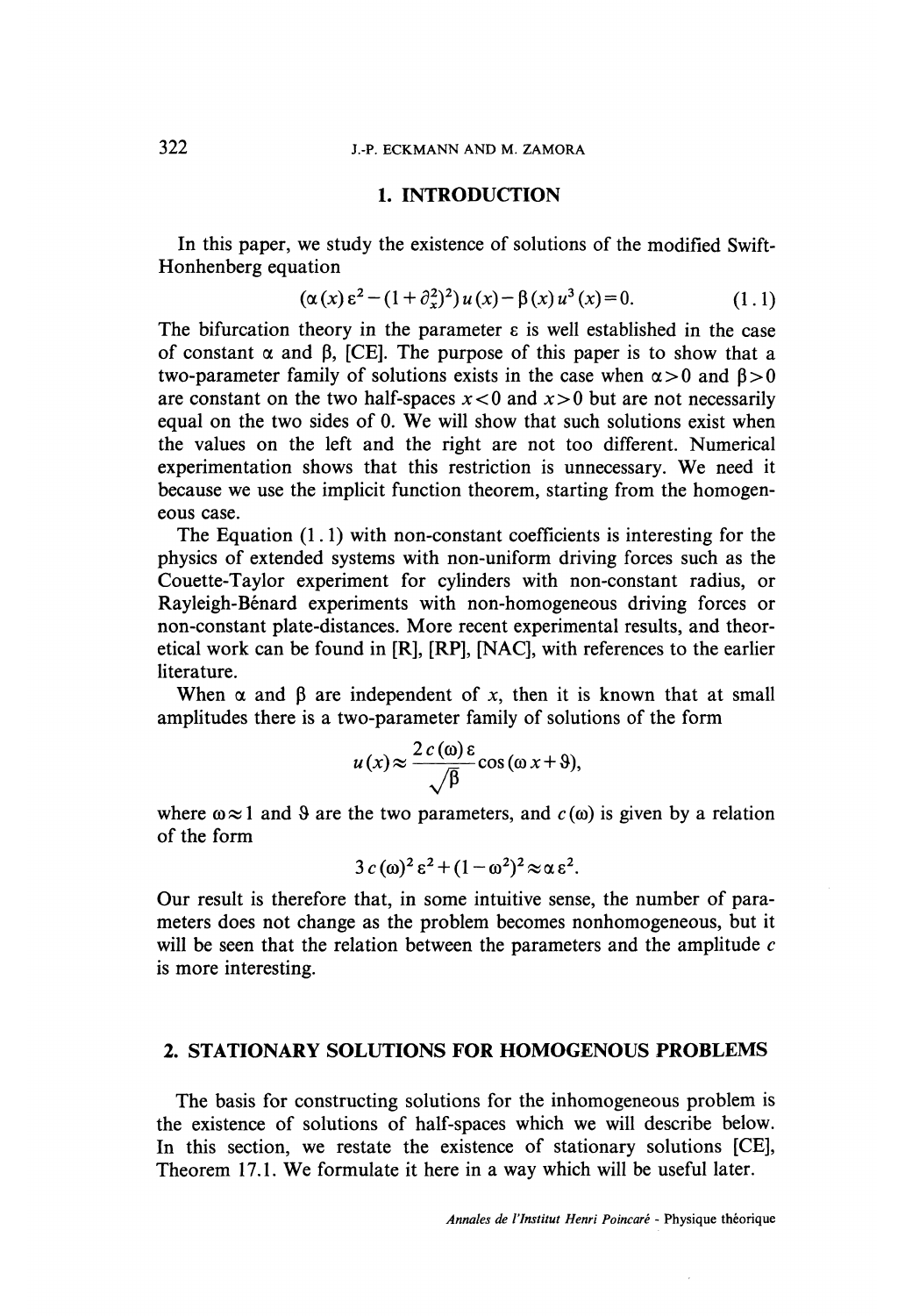PROPOSITION 2.1. - Let  $a > 0$ ,  $b > 0$  be given. Then there is an  $\varepsilon_0 > 0$ such that the equation

$$
(a^{2} \varepsilon^{2} - (1 + \partial_{x}^{2})^{2}) u(x) - b^{2} u^{3}(x) = 0
$$

has a solution of the form

$$
u(x) = \frac{2c}{b} \varepsilon \cos(\omega x) + \mathcal{O}(\varepsilon^3),
$$
 (2.1)

for every  $\varepsilon$ ,  $0 < \varepsilon < \varepsilon_0$  and for every W satisfying  $W^2 < 1$ . The constants c and  $\omega$  are defined by

$$
\omega = \sqrt{1 + \sqrt{3} c \epsilon W} \tag{2.2}
$$

and

$$
a^2 = 3c^2(1 + W^2). \tag{2.3}
$$

*Remark.*  $-$  The above statement is a rewriting of Theorem 17.1 and of the bound (17.27-28) in [CE]. We have introduced an explicit dependence on the parameters  $a$  and  $b$ . This dependence follows at once from the case  $c=1$ ,  $b=1$  by replacing  $\varepsilon$  by  $c\epsilon$  and u by  $u/b$ . The first transformation is really a change of scale in E which we need to make explicit for the matching problem. In the assumptions of Theorem 17.1, we required that  $\omega^2$  be contained in some strict subinterval I of (2/5, 2). This assumption is implied by the assumptions of Proposition 2.1. Namely, by (2. 3), we see that  $c^2 < a^2/3$ . Thus, for sufficiently small  $\varepsilon$ , the resulting  $\omega$ , as defined by (2.2), lies in I. The allowed range of W is in fact much larger than what we assume in Proposition 2.1.

The periodic solutions described in Proposition 2.1 are not ail stable and this phenomenon is well known as the "Eckhaus Instability". In terms of the parameters in Proposition 2.1 the solutions are stable if

$$
|\,\mathrm{W}\,|\!<\!\frac{1}{\sqrt{2}},
$$

and unstable if the above inequality is reversed. Looking at the relation (2. 3), we see that the instability occurs for small amplitudes. It describes a possible sliding of wavelengths for small amplitudes. We will be interested in "large" amplitudes, *i.e.*, in  $|W| < 1/\sqrt{2}$ .

#### 3. SOLUTIONS IN HALF-SPACES

In the region where the periodic solutions are stable, a *linear* analysis can be performed around thèse stable solutions and it shows that there exist solutions which decay exponentially on half-spaces towards the stable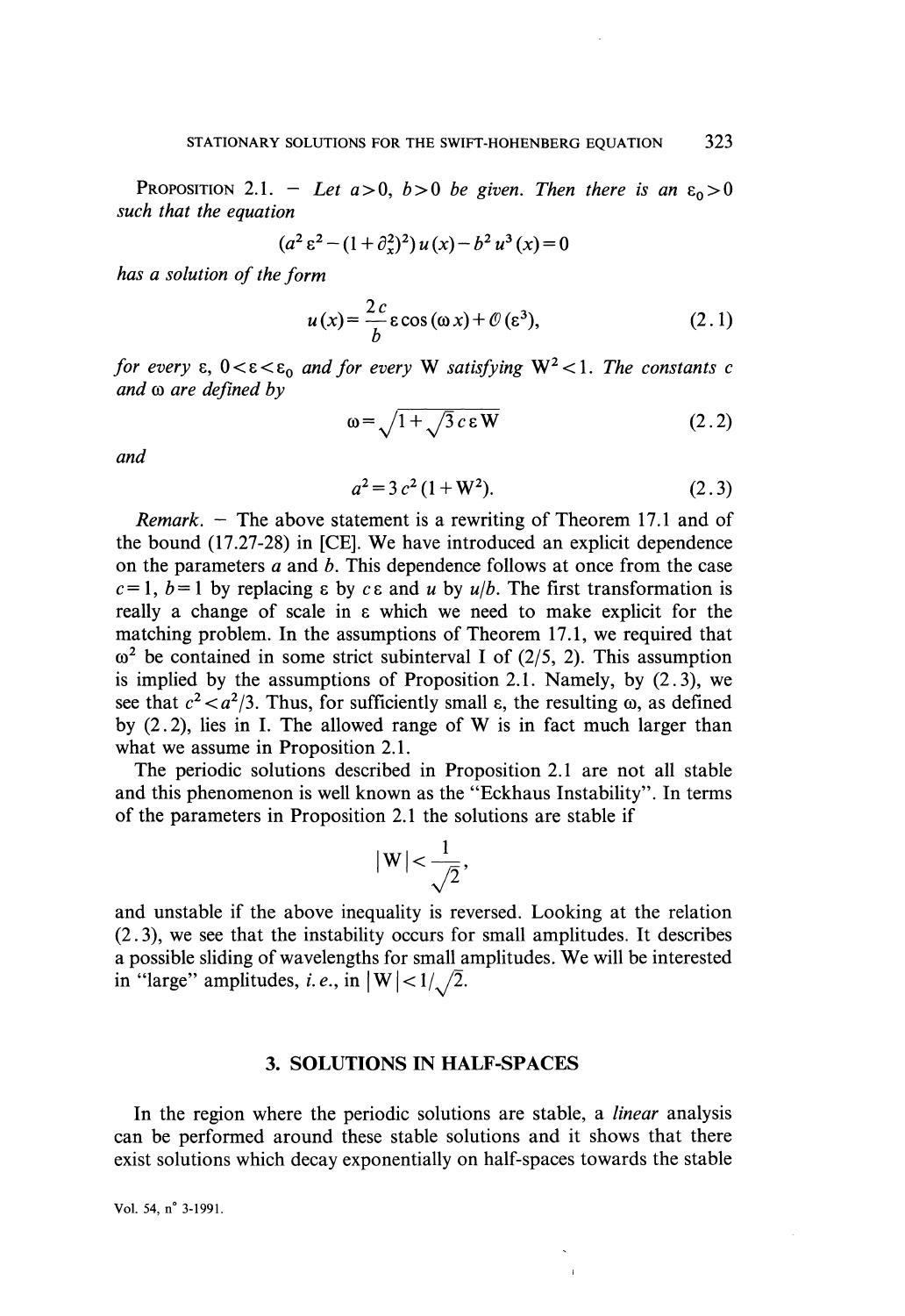solutions. This then implies by the contraction mapping principle that the same kind of solution exists for the *nonlinear* problem. Let  $u_0$  denote one of the  $2\pi/\omega$ -periodic stationary solutions described by Propositi  $x > 0$  and we require  $v(x) \to 0$  as  $x \to \infty$ . The equation for v is clearly

$$
(a^{2} \varepsilon^{2} - (1 + \partial_{x}^{2})^{2} - 3 b^{2} u_{0}^{2}(x)) v(x) = 3 b^{2} u_{0}(x) v^{2}(x) + b^{2} v^{3}(x).
$$
 (3.1)

We first study its linearization:

$$
(a2 \varepsilon2 - (1 + \partial_x2)2 - 3 b2 u02(x)) v(x) = 0.
$$
 (3.2)

This is a fourth order differential équation with periodic coefficients and therefore we can study its spectrum by the method of Bloch waves. The relevant ansatz is

$$
v(x) = w(x) e^{-kx},
$$

where w is a  $2\pi/\omega$ -periodic function (of small amplitude) and  $k \ge 0$ . Writing  $u_0$  and w as Fourier series,

$$
u_0(x) = \sum_{n \in \mathbb{Z}} \eta_n e^{in\omega x}, \qquad W(x) = \sum_{n \in \mathbb{Z}} w_n e^{in\omega x},
$$

one can do perturbation theory in  $\varepsilon$  and the lowest order approximation is, by  $(2.1)$ ,

$$
u_0(x) = \frac{c \,\varepsilon}{b} (e^{i\omega x} + e^{-i\omega x}) + \mathcal{O}(\varepsilon^3),
$$

where c is defined in (2.3),  $a^2 = 3 c^2 (1 + W^2)$ . To the same order in  $\varepsilon$ , we find that the "modes"  $w_{\pm 1}$  decouple from the others and lead to the coupled system of equations:

$$
(a2 \varepsilon2 - (1 - (ik + \omega)2)2 - 6 c2 \varepsilon2) w+1 - 3 c2 \varepsilon2 w-1 = 0,(a2 \varepsilon2 - (1 - (ik - \omega)2)2 - 6 c2 \varepsilon2) w-1 - 3 c2 \varepsilon2 w+1 = 0.
$$
 (3.3)

It is useful to introduce the parametrization

$$
ik = c \varepsilon \sqrt{3} \, \mathbf{K}/2,\tag{3.4}
$$

and to recall the relation

$$
\omega = \sqrt{1 + \sqrt{3} c \epsilon W}.
$$

Then  $(3.3)$  takes the form of a matrix equation with matrix

$$
A_{K} = 3 c^{2} \varepsilon^{2} \left( \begin{array}{rr} -2 W K - K^{2} - 1 & -1 \\ -1 & 2 W K - K^{2} - 1 \end{array} \right).
$$

This matrix has a zero eigenvalue when K = 0 or K =  $\pm i \sqrt{2-4}W^2$ . Thus, k is either real or purely imaginary and if we require the decay of  $v(x)$  as  $x \rightarrow \infty$ , *i.e.*, if we require that k is real, this means that we must have  $W^2$  < 1/2 as asserted above.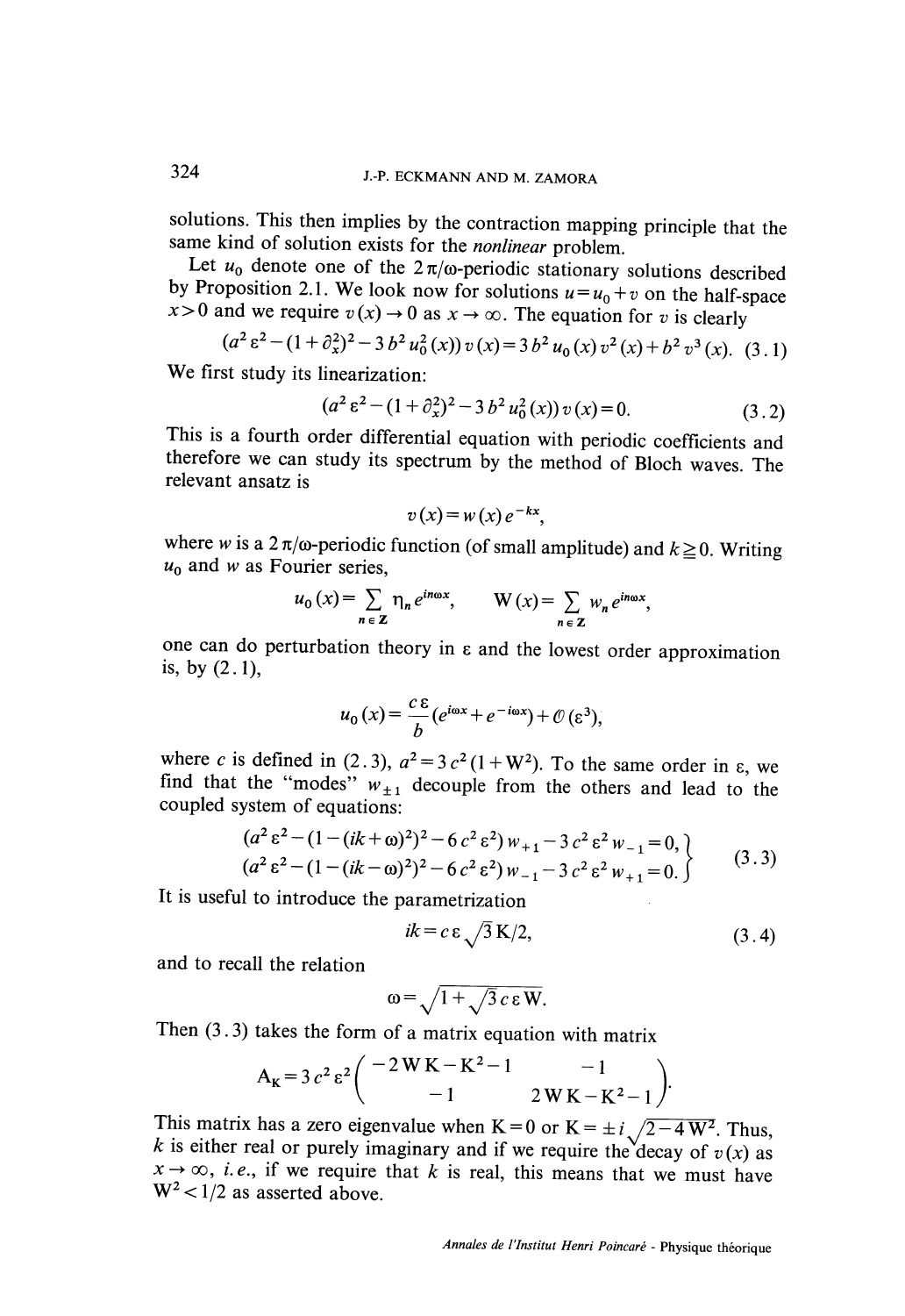We assume now  $W^2 < 1/2$  and we set

$$
K = i \sqrt{2 - 4 W^2}.
$$
 (3.5)

Then  $A_K$  has an eigenvector with eingenvalue 0 which is of the form

$$
w_{-1} = (2 \text{WK} + \text{K}^2 + 1) w_1, \tag{3.6}
$$

Since we are interested in *real* functions v, we also require  $\overline{w}_1 = w_{-1}$  so that the Eq.  $(3.6)$  leads to the solution

$$
w_1 = \rho e^{i\theta}
$$

with

$$
\theta = \frac{1}{2} \arccos(1 - 4 W^2). \tag{3.7}
$$

From this, we see that, to first order in  $\varepsilon$ , w is given by

$$
w(x) = 2 \rho \cos{(\omega x + \theta)},
$$

and therefore

$$
v(x) = 2 \rho \cos(\omega x + \theta) e^{-kx}, \qquad (3.8)
$$

with  $\rho$  arbitrary. Note that by  $(3.4)$ ,  $(3.5)$ , we have

$$
k = c \varepsilon \sqrt{3/2 - 3 W^2}.
$$

We now use the stable manifold theorem [CE], Theorem 21.2, to conclude that to the perturbative solution just given there corresponds a solution of the non-linear problem (3.1). In other words, we have

PROPOSITION 3.1. - Let  $a > 0$ ,  $b > 0$  be given and let  $W^2 < 1/2$ . Then there are an  $\varepsilon_0 > 0$  and a  $t_0 > 0$  such that the equation

$$
(a^{2} \varepsilon^{2} - (1 + \partial_{x}^{2})^{2}) u(x) - b^{2} u^{3}(x) = 0.
$$

has, on  $x > 0$ , solutions for every  $\varepsilon$ ,  $0 < \varepsilon < \varepsilon_0$ , for every  $\omega$  of the form

$$
\omega^2 = 1 + \sqrt{3} c \varepsilon W,
$$

and for every t,  $|t| < t_0$ . These solutions are of the form

$$
u(x) = \frac{1}{b} (2 c \epsilon \cos(\omega x) + 2 t \epsilon \cos(\omega x + \theta) e^{-kx} + \mathcal{O}(\epsilon^3)).
$$
 (3.9)

The constant c satisfies the relation

$$
a^2 = 3c^2(1 + W^2), \tag{3.10}
$$

k is given by

$$
k = c \,\varepsilon \sqrt{3/2 - 3\,\mathrm{W}^2},
$$

and  $\theta$  is given by (3.7).

Vol. 54, n° 3-1991.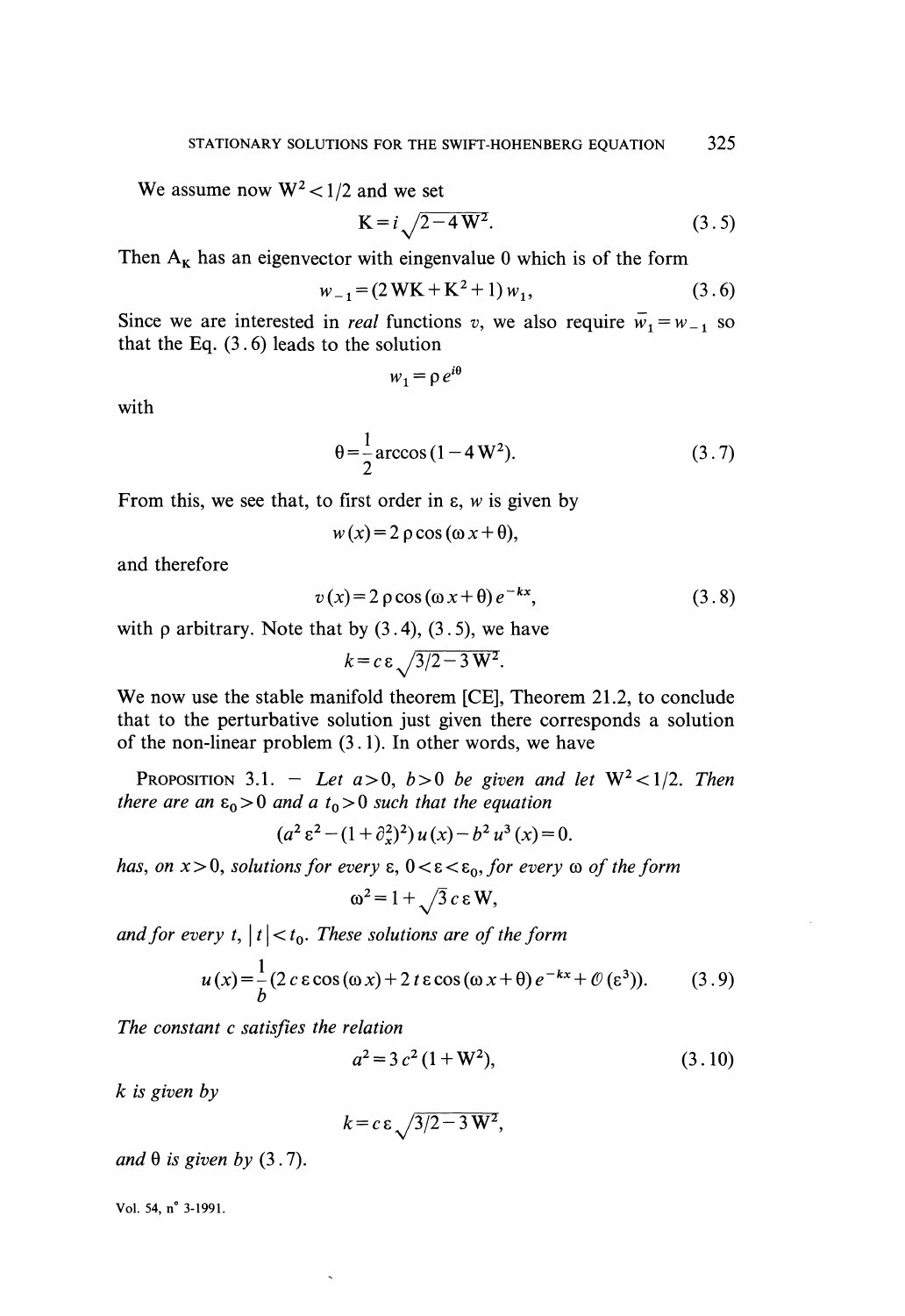COROLLARY 3.2. - The above statements hold also for  $x < 0$  but with (3 . 9) replaced by

$$
u(x) = \frac{1}{b} (2 c \varepsilon \cos{(\omega x)} + 2 t \varepsilon \cos{(\omega x - \theta)} e^{kx} + \mathcal{O}(\varepsilon^3)).
$$
 (3.11)

*Remark.* - The presence of  $\theta$  in (3.9), (3.11) shows a phase shift of the exponential part of the solution with respect to the periodic part.

### 4. MATCHING OF SOLUTIONS

We now construct solutions for the differential equation  $(1, 1)$  for the case of

$$
\alpha(x) = \begin{cases} a_{\text{L}}^2 \varepsilon^2, & \text{when } x < 0 \\ a_{\text{R}}^2 \varepsilon^2, & \text{when } x \ge 0 \end{cases} \qquad \beta(x) = \begin{cases} b_{\text{L}}^2, & \text{when } x < 0 \\ b_{\text{R}}^2, & \text{when } x \ge 0 \end{cases}
$$

These solutions will be 4 times differentiable except at  $x = 0$  where they are 3 times differentiable. Our strategy consists in checking the existence of solutions at the linear level and then using the implicit function theorem to etablish the existence of corresponding solutions to the nonlinear problem. The existence of the solution for the linear problem will follow from a transversality argument. It is useful to introduce the following notation for the solution on right ( $x>0$ ), neglecting terms of order  $\mathcal{O}(\epsilon^3)$ :

$$
f_{\mathbf{R}}(\varepsilon; \mathbf{W}_{\mathbf{R}}, t_{\mathbf{R}}, x_{\mathbf{R}}, x) = \frac{1}{b_{\mathbf{R}}} (2 \varepsilon c_{\mathbf{R}} \cos (\omega_{\mathbf{R}} (x + x_{\mathbf{R}}))
$$
  
+ 2 \varepsilon t\_{\mathbf{R}} \cos ((x + x\_{\mathbf{R}}) \omega\_{\mathbf{R}} - s\_{\mathbf{R}} \theta\_{\mathbf{R}}) e^{s\_{\mathbf{R}} k\_{\mathbf{R}} (x + x\_{\mathbf{R}})}), (4.1)

where

$$
\omega_{\mathbf{R}}^2 = 1 + \sqrt{3} c_{\mathbf{R}} \varepsilon W_{\mathbf{R}},
$$
  
\n
$$
\theta_{\mathbf{R}} = \frac{1}{2} \arccos(1 - 4 W_{\mathbf{R}}^2),
$$
  
\n
$$
k_{\mathbf{R}} = c_{\mathbf{R}} \varepsilon \sqrt{3/2 - 3 W_{\mathbf{R}}^2},
$$
  
\n
$$
s_{\mathbf{R}} = -1,
$$
  
\n
$$
c_{\mathbf{R}}^2 = \frac{a_{\mathbf{R}}^2}{3 (1 + W_{\mathbf{R}}^2)}, \qquad c_{\mathbf{R}} > 0.
$$

The définitions for the solution on the left are analogous, except that the index R is replaced by L and that the sign  $s_L$  is  $s_L = +1$ . We impose the continuity conditions

$$
\mathbf{F}_p \equiv \partial_x^p f_L \big|_{x=0} - \partial_x^p f_R \big|_{x=0} = 0 \quad \text{for} \quad p = 0, \dots, 3. \tag{4.2}
$$

Annales de l'Institut Henri Poincaré - Physique théorique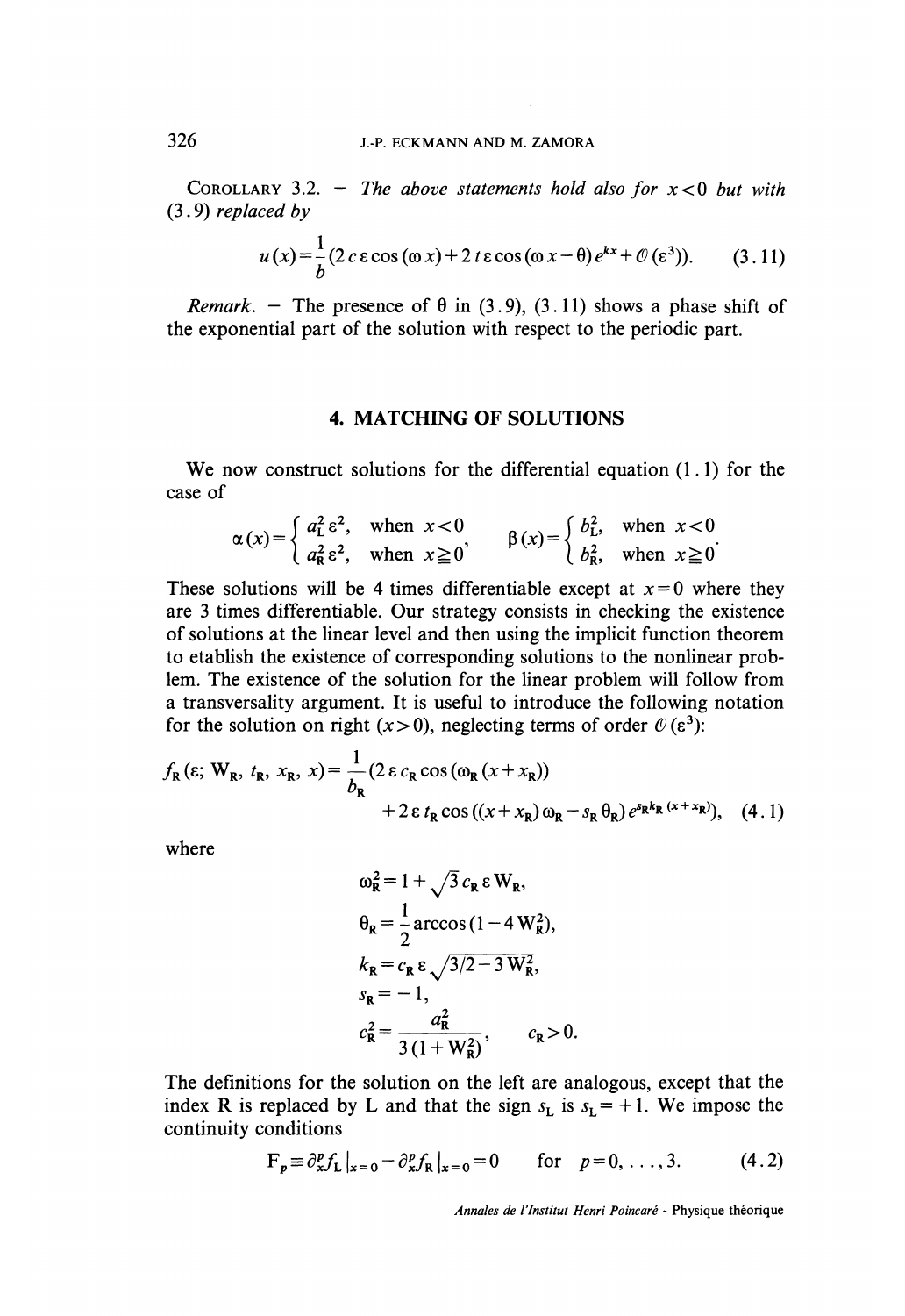This is a system of 4 equations in the 6 unknowns  $W_L$ ,  $t_L$ ,  $x_L$ ,  $W_R$ ,  $t_R$ ,  $x_R$ . We now show that the rank of this system is 4, when  $a_L = a_R$  and  $b_L = b_R$ . (By continuity, this will continue to be the case when  $a_L$  and  $a_R$  resp.  $b_L$ and  $b_R$  are close to each other.) To do this, we perform yet another (linear) change of variables, namely

$$
\xi_1 = \frac{1}{2} (W_R + W_L), \qquad \xi_2 = \frac{1}{2} (x_R + x_L),
$$
  

$$
\xi_3 = \frac{1}{2} (W_R - W_L), \qquad \xi_4 = \frac{1}{2} (x_R - x_L),
$$
  

$$
\xi_5 = t_L, \qquad \xi_6 = t_R.
$$

Denote by T the map from  $(\epsilon; \xi_1, \ldots)$  to  $(\epsilon; W_L, \ldots)$ , defined by this transformation.

We show the existence of transversality by perturbing the problem  $a_L = a_R = a$ ,  $b_L = b_R = 1$ . In the new coordinates, we know from Proposition 2.1 that there is a two-parameter family of solutions for

$$
\xi = (\xi_1, \ldots, \xi_6) = (W, x, 0, 0, 0, 0)
$$

where  $W^2 < 1/2$  and  $x \in \mathbb{R}$  are arbitrary (this is the translation 9). Consider now the natural decomposition in  $\mathbb{R}^6$ :  $\xi = (\mathbf{y}, \mathbf{z})$ , with  $\mathbf{y} \in \mathbb{R}^2$  and  $\mathbf{z} \in \mathbb{R}^4$ . We want to apply the inverse function theorem to the function  $F = (F_1 \circ T, \ldots, F_4 \circ T)$  to solve the equation

$$
\mathbf{F}(\varepsilon; \mathbf{y}, \mathbf{z}(\varepsilon; \mathbf{y})) = 0
$$

Since we know that ( $\varepsilon$ ; W, x, 0, 0, 0, 0) is a zero of F, for all x it suffices to show that the derivative

$$
\det(\mathbf{D}, \mathbf{F})(\varepsilon; \mathbf{W}, x, 0, 0, 0, 0)
$$

does not vanish. A lengthy calculation, which can be done with computer algebra, shows that the leading order of the déterminant is

$$
\det(\mathbf{D}_z \mathbf{F}) (\varepsilon; \mathbf{W}, x, 0, 0, 0, 0) = C \varepsilon^6 a^4 (1 - 2 W^2)^{5/2} + \mathcal{O}(\varepsilon^8), \quad (4.3)
$$

for some  $C \neq 0$ . This means that we have the

LEMMA 4.1. - Let  $W_0 < 1/\sqrt{2}$ . There is an  $\varepsilon_0 > 0$  such that for all  $\varepsilon$ satisfying  $0 < \varepsilon < \varepsilon_0$  for all  $|W| < W_0$  and for all  $x \in \mathbb{R}$ , the determinant det  $(D_z F)(\varepsilon; W, x, 0, 0, 0, 0)$  is non-zero.

We now apply the Implicit Function Theorem to the function F and we get the

LEMMA 4.2. - Let  $W_0 < 1/\sqrt{2}$ . There is an  $\epsilon_1 > 0$  such that for all  $\epsilon$ satisfying  $0 < \varepsilon < \varepsilon_1$  for all  $0 < W < W_0$  and for all  $x \in \mathbb{R}$ , the continuity conditions (4. 2) can be satisfied.

Vol. 
$$
54
$$
, n<sup>°</sup>  $3-1991$ .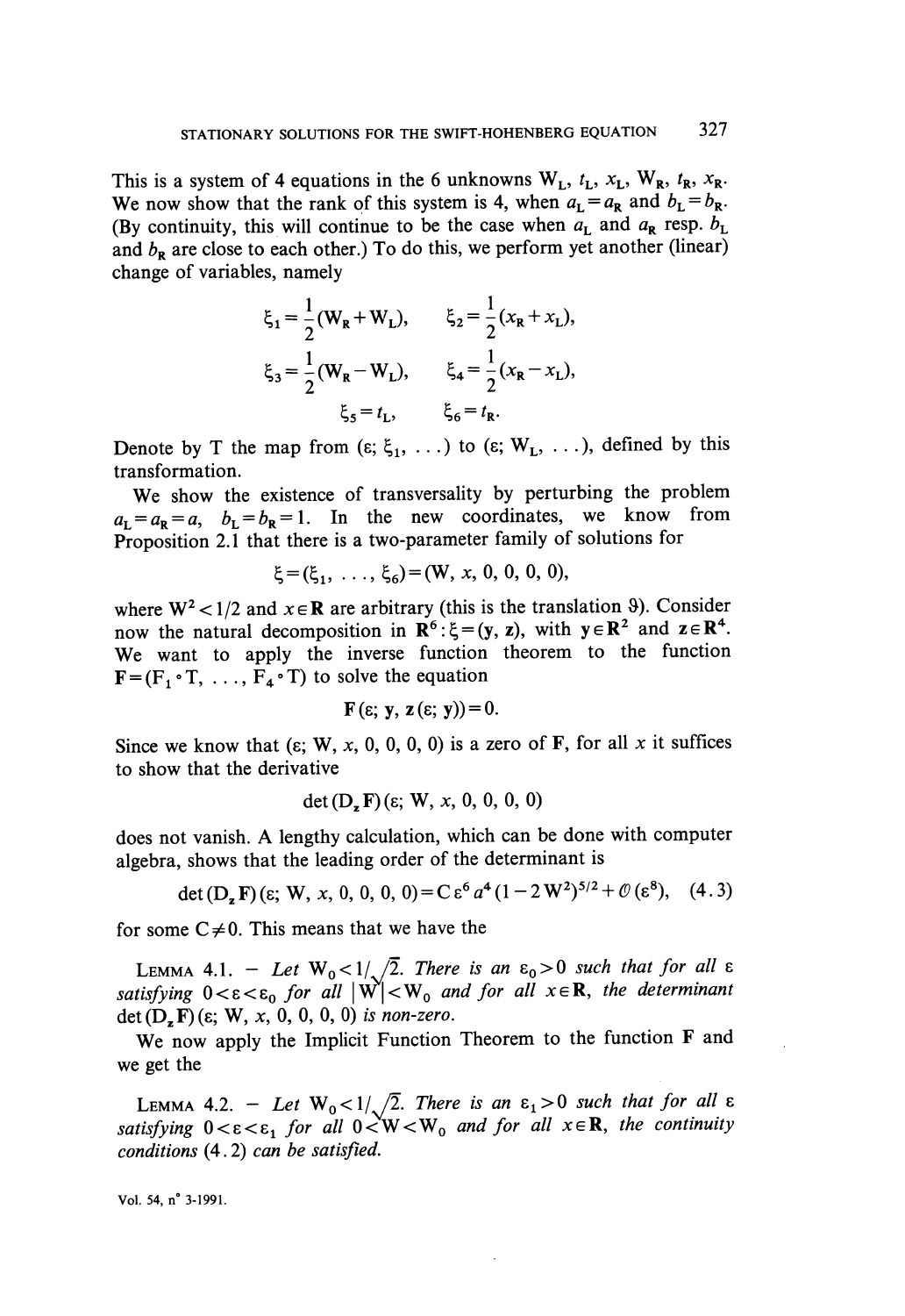

FIG. 1. - Three stationary solutions for the non-homogeneous equation. The parameters are  $a_R = 0.5$ ,  $a_L = 1.0$ ,  $\varepsilon = 0.7$ ,  $c_L = 0.577,35$ . The other parameters are adapted to make a smooth solution.

This means that the linearized equations have been matched at 0. We now want to match the solutions in the half-spaces and we apply again the Implicit Function Theorem.

THEOREM 4.3.  $-$  Fix a>0 and b>0. Let  $W_0 < 1/\sqrt{2}$ . There is an  $a_0 > 0$ ,  $a b_0 > 0$  and an  $\varepsilon_2 > 0$  such that the following holds: Let  $|a_L - a| < a_0$ ,  $|a_{\mathbf{R}}-a| < a_0, |b_{\mathbf{L}}-b| < b_0, |b_{\mathbf{R}}-b| < b_0$ . For all  $\varepsilon$  satisfying  $0 < \varepsilon < \varepsilon_2$  for all  $W| < W_0$  and for all  $x \in \mathbf{R}$ , the continuity conditions (4.2) can be satisfied for the equation

$$
(\alpha(x) \epsilon^{2} - (1 + \partial_{x}^{2})^{2}) u(x) - \beta(x) u^{3}(x) = 0
$$

Annales de l'Institut Henri Poincaré - Physique théorique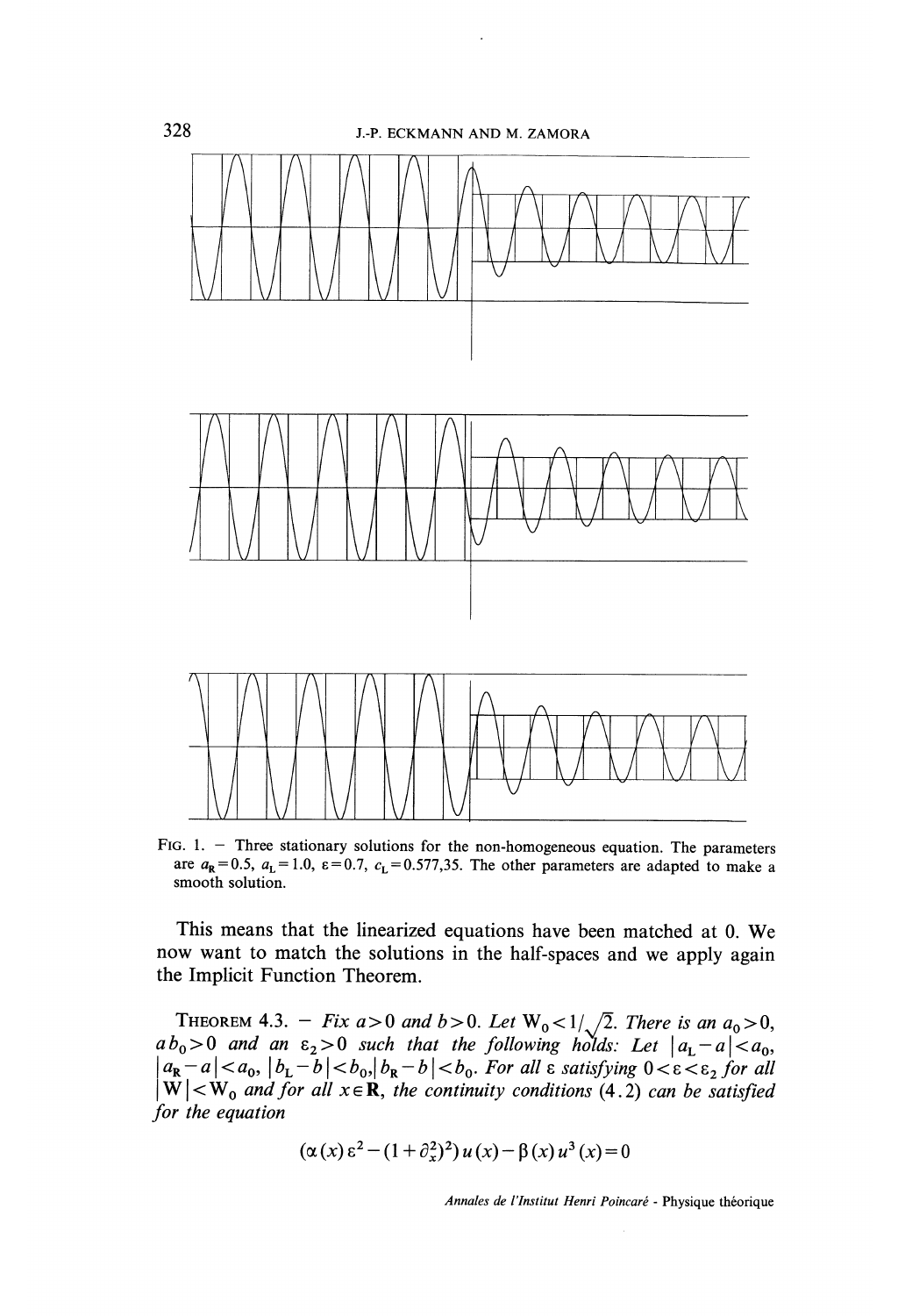with

$$
\alpha(x) = \begin{cases} a_{\rm L}^2, & \text{when } x < 0 \\ a_{\rm R}^2, & \text{when } x \ge 0 \end{cases} \qquad \beta(x) = \begin{cases} b_{\rm L}, & \text{when } x < 0 \\ b_{\rm R}, & \text{when } x \ge 0 \end{cases}.
$$

*Remark.*  $-$  The steps to go from Lemma 4.2 to Theorem 4.3 are as follows. Consider first the case  $a=1, b=1$ . The determinant is a continuous function of the parameters  $a_L$ ,  $a_R$ ,  $b_L$ , and  $b_R$ , with an expression as in (4.3), so that det  $(D_x F)(\varepsilon; W, x, 0, 0, 0, 0/\varepsilon^6$  is uniformly bounded away from zero, when the  $a_L$ , ... vary in small balls around 1. Therefore, the implicit function theorem applies uniformly in these balls. The case of arbitrary non-zero a and b follows now by scaling the variable  $\varepsilon$  and the amplitude of the solution.

## 5. EXAMPLE

In this section, we present a numerical example (cf. Fig. 1), in which we matched the leading order solutions for values of the parameters which are certainly outside of the validity of Theorem 4.3 as we prove it. The parameters have been chosen to make the following phenomena visible. First, one can see how the exponential part aids the interpolation of the two periodic solutions. Second, we see that as  $x$  is varied and the amplitude of the left solution is kept fixed, the amplitude and the wavelength of the right solution oscillates. Second, one should note that the speed of translation on the left is imposed (the three frames cover the three thirds of a period on the l.h.s.) and the r. h. s. moves a different distance in this period.

#### ACKNOWLEDGEMENTS

JPE was partially supported by the Einstein Center of Theoretical Physics at the Weizmann Institute. He would also like to thank I. Procaccia for his usual warm hospitality.

#### **REFERENCES**

- [RP] H. RIECKE and H.-G. PAAP, Perfect Wave-Number Selection and Drifting Patterns in Ramped Taylor Vortex Flow, Phys. Rev. Lett., Vol. 59, 1987, pp. 2570-573.
- [R] H. RIECKE, Pattern Selection by Weakly Pinning Ramps, *Europhys. Lett.*, Vol. 2, 1986, pp. 1-8.

Vol. 54, n° 3-1991.